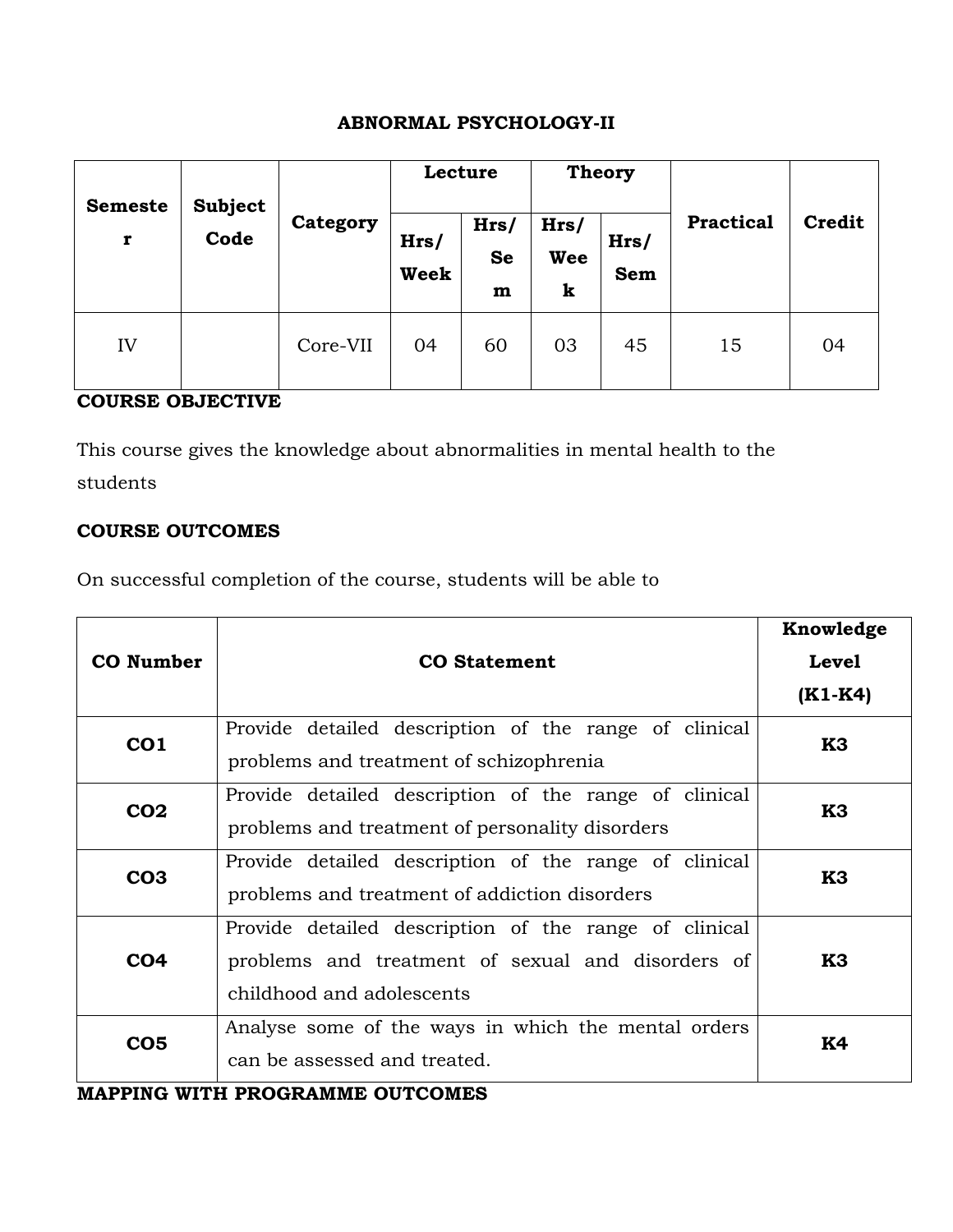| <b>COS</b>      | PO <sub>1</sub> | PO <sub>2</sub> | PO <sub>3</sub> | <b>PO4</b> | PO <sub>5</sub> | PO <sub>6</sub> |
|-----------------|-----------------|-----------------|-----------------|------------|-----------------|-----------------|
| CO <sub>1</sub> | S               | S               | S               | S          | S               | S               |
| CO <sub>2</sub> | S               | S               | S               | S          | S               | S               |
| CO <sub>3</sub> | S               | S               | S               | S          | S               | S               |
| CO <sub>4</sub> | S               | S               | S               | S          | S               | S               |
| CO <sub>5</sub> | S               | S               | S               | S          | S               | S               |
| S-Strong        |                 |                 | M-Medium        |            | $L-Low$         |                 |

# **UNIT I Schizophrenia and other Psychotic Disorder 12 hrs** Schizophrenia: Subtypes - Positive and Negative Symptoms –Clinical Features,

Causes, Treatment, Outcomes. Psychotic disorder: Schizoaffective disorder-Schizophreniform-Delusional Disorder –Clinical Features, Causes, Treatment and Outcomes.

#### **UNIT II** Personality Disorders 12 hrs

Personality Disorder: Types: Cluster A, B, C –Clinical Features, Causes, Treatment and outcomes. Antisocial Personality disorder and Psychopathy: Clinical Features, Causes, Treatment and outcomes.

#### **UNIT III Addiction Disorders 12 hrs**

Alcohol Abuse and Dependence: Alcohol Abuse and Dependence - Clinical Features, Causes, Treatment and outcomes. Drug Abuse and Drug Dependence: Opium and its derivatives (Narcotics) - Cocaine and Amphetamines (stimulants) - Barbiturates –LSD, Marijuana - caffeine and Nicotine - Other Addictive Disorder: Hyperobesity

#### **UNIT IV Sexual Variants and Neurodevelopmental Disorder 12 hrs**

Sexual variants: The Paraphilias - Clinical Features, Causes, Treatment and outcomes. Gender Identity Disorder - Sexual Abuse - Sexual Dysfunctions - Causes and Treatment of Sexual Dysfunctions.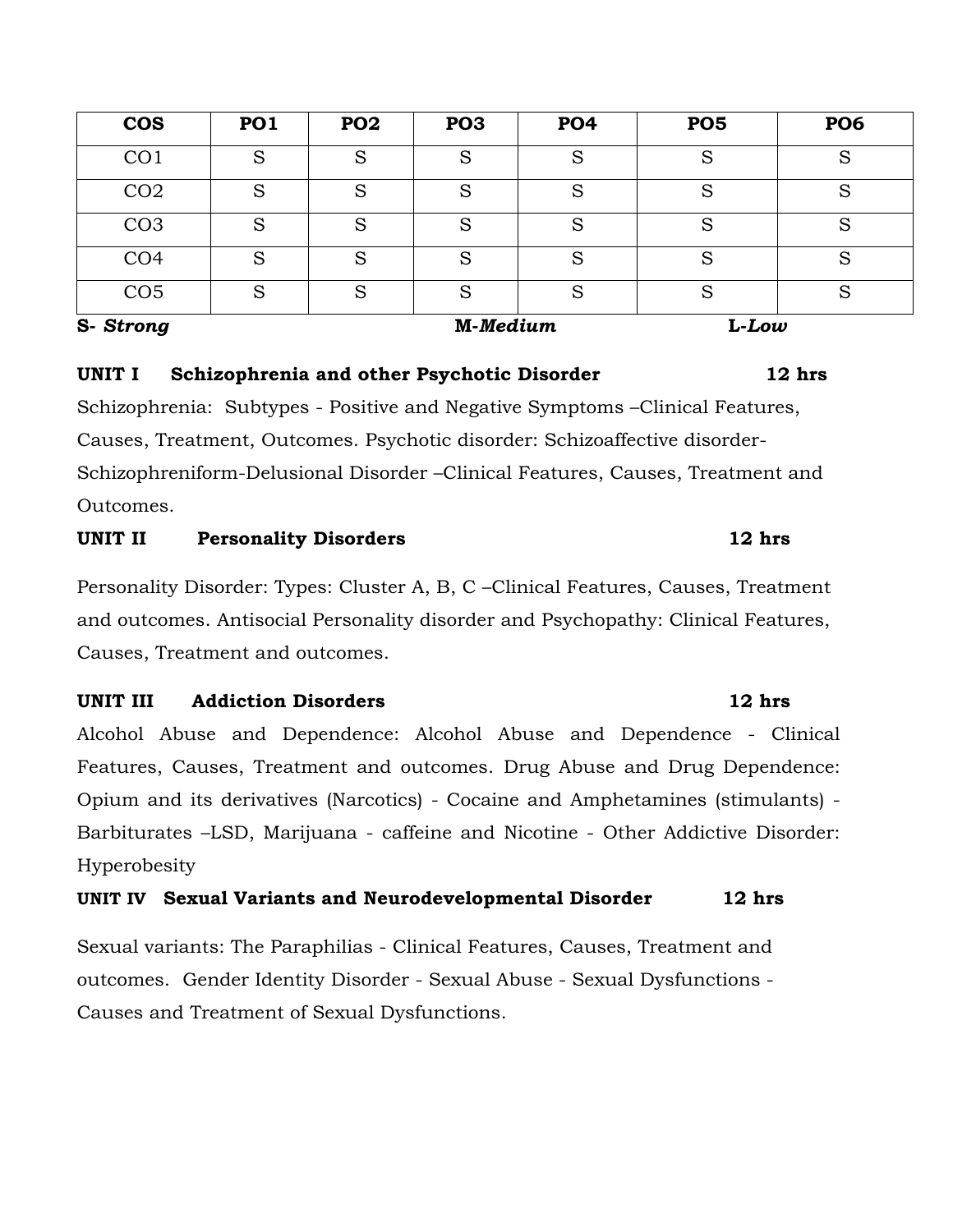Neuro Developmental Disorder: ADHD-Disruptive-Impulsive Control-Conduct Disorder-Bipolar Disorder (Childhood) -Anxiety-Depression (Children and Adolescents) - Clinical Features, Causes, Treatment and Outcomes.

### **UNIT V Assessment, Prevention and Treatment 12 hrs**

Assessment: Clinical Assessment - Psychosocial Assessment - The Integration of Assessment Data. Psychological Approach to Treatment: Psychodynamic Therapy - Behaviour Therapy – Cognitive Behavioral Therapies, Humanistic and Experiential Therapy - Family and Marital Therapy - Eclectism and Integration.

# **Practicum:**

*(Note: Minimum of any two practicum should be carried out)*

- Visit of psychiatry/Mental health hospital
- Case Studies to be done on the discussed disorders and report to be submitted.
- Class group discussion on the various disorders learnt
- Making use of YouTube videos to help understand the disorders and do assignments.
- Interview of case from the above list of disorders (case history, MSE)
- Mental health in youth and creating awareness campaign ( videos, interactive session, street play, group discussion )

# **Distribution of Marks: Theory 100%** and **Problems 0%**

#### **TEXT BOOKS:**

| S.No | <b>Authors</b>                                                         | <b>Title</b>                                                          | <b>Publishers</b>                  | <b>Year of</b><br>Publication |
|------|------------------------------------------------------------------------|-----------------------------------------------------------------------|------------------------------------|-------------------------------|
| 01   | Robert c, Carson, James<br>N. Butcher, Susan<br>Mineka, Jill M. Hooley | Abnormal<br>psycholog<br>y and<br>modern<br>life $(10th)$<br>edition) | Pearson<br>Education, New<br>Delhi | 2007                          |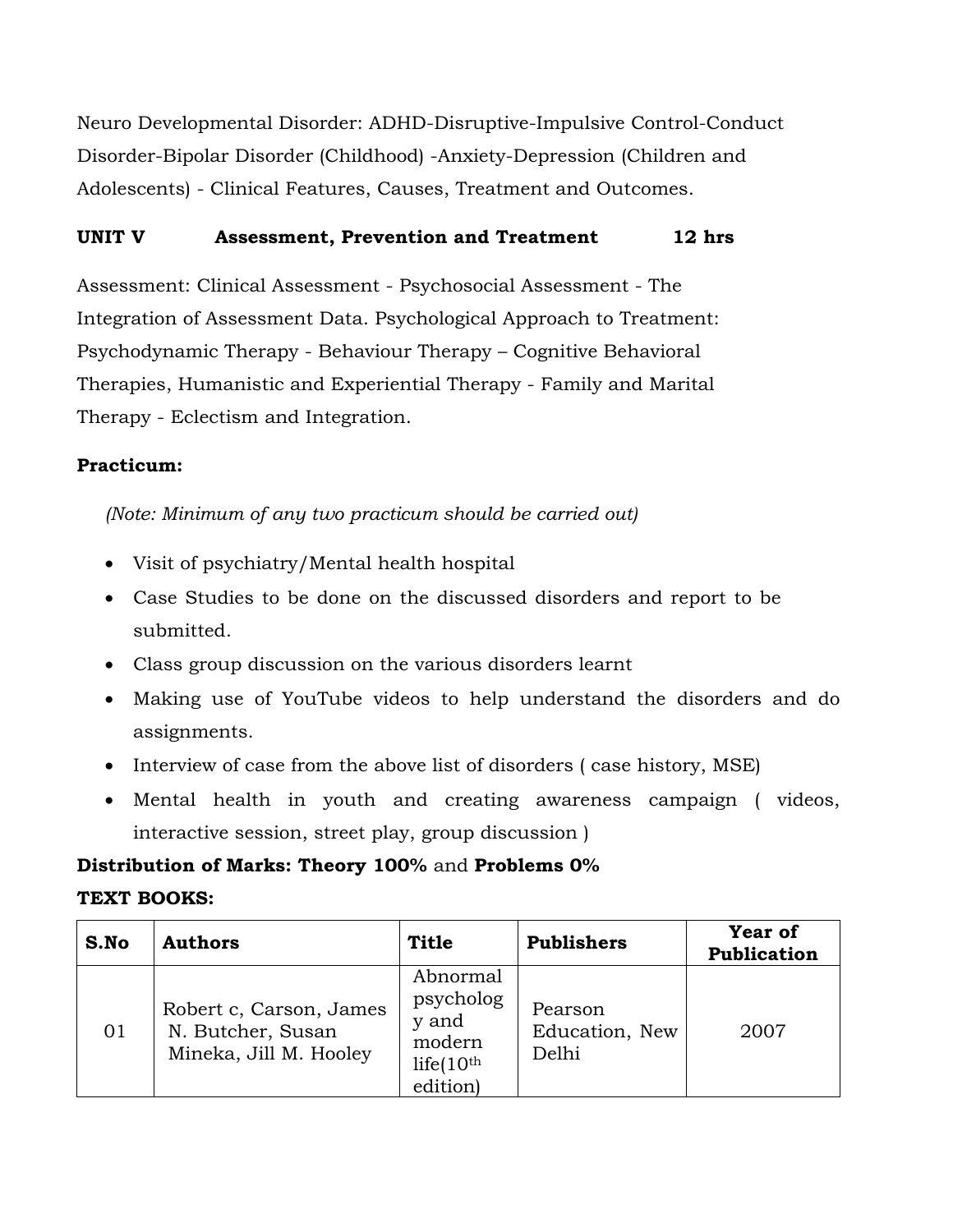| 02 | Irwin G. Sarason,<br>Barbara Sarason | Abnormal<br>psychology | Prentice<br>Hall<br>publication<br>New Delhi | 2005 |
|----|--------------------------------------|------------------------|----------------------------------------------|------|
|----|--------------------------------------|------------------------|----------------------------------------------|------|

**REFERENCE BOOKS:**

| S.No | <b>Authors</b>                               | <b>Title</b>                                                         | <b>Publishers</b>                                       | Year of<br>Publication |
|------|----------------------------------------------|----------------------------------------------------------------------|---------------------------------------------------------|------------------------|
| 01   | David H. Barlow and<br>Durand V. Mark        | Abnormal<br>psycholog<br>y(2nd)<br>Edition)                          | . New York:<br>Brooks $\setminus$ Cole<br>Publishing Co | 2000                   |
| 02   | Comer, R. J.                                 | Abnormal<br>Psychology                                               | Worth<br>Publishers.<br>New York                        | 2015                   |
| 03   | Kring, A., Johnson, S., $\&$<br>Davison, G.  | Abnormal<br>psychology<br>(12th)<br>edition.)                        | Hoboken, N.J.:<br>Wiley.                                | 2013                   |
| 04   | Colemom J.C. Butcher<br>J.N. and Carson B.C. | Abnormal<br>Psychology<br>and<br>Modern<br>Life $(12th$ edi<br>tion) | Foresman and<br>Company, Scot                           | 2013                   |
| 05   | Sarason I.G. & Sarason<br>B.R                | Abnormal<br>Psychology                                               | Prentice Hall<br>of India Pvt.<br>Ltd. New<br>Delhi.    | 2000                   |

# **WEB SOURCES:**

- https://courses.lumenlearning.com/boundlesspsychology/chapter/schizophrenia-spectrum-and-other-psychoticdisorders
- [http://www.brainm.com/software/pubs/books/Abnormal\\_Psychology-](http://www.brainm.com/software/pubs/books/Abnormal_Psychology-NeuroPsychoSocial.pdf)[NeuroPsychoSocial.pdf](http://www.brainm.com/software/pubs/books/Abnormal_Psychology-NeuroPsychoSocial.pdf)
- [http://www.mccc.edu/~jenningh/Courses/documents/lecture16](http://www.mccc.edu/~jenningh/Courses/documents/lecture16-abnormal-Fulltext.pdf) [abnormal-Fulltext.pdf](http://www.mccc.edu/~jenningh/Courses/documents/lecture16-abnormal-Fulltext.pdf)
- [https://www.mayoclinic.org/diseases-conditions/personality](https://www.mayoclinic.org/diseases-conditions/personality-disorders/symptoms-causes/syc-20354463)[disorders/symptoms-causes/syc-20354463](https://www.mayoclinic.org/diseases-conditions/personality-disorders/symptoms-causes/syc-20354463)